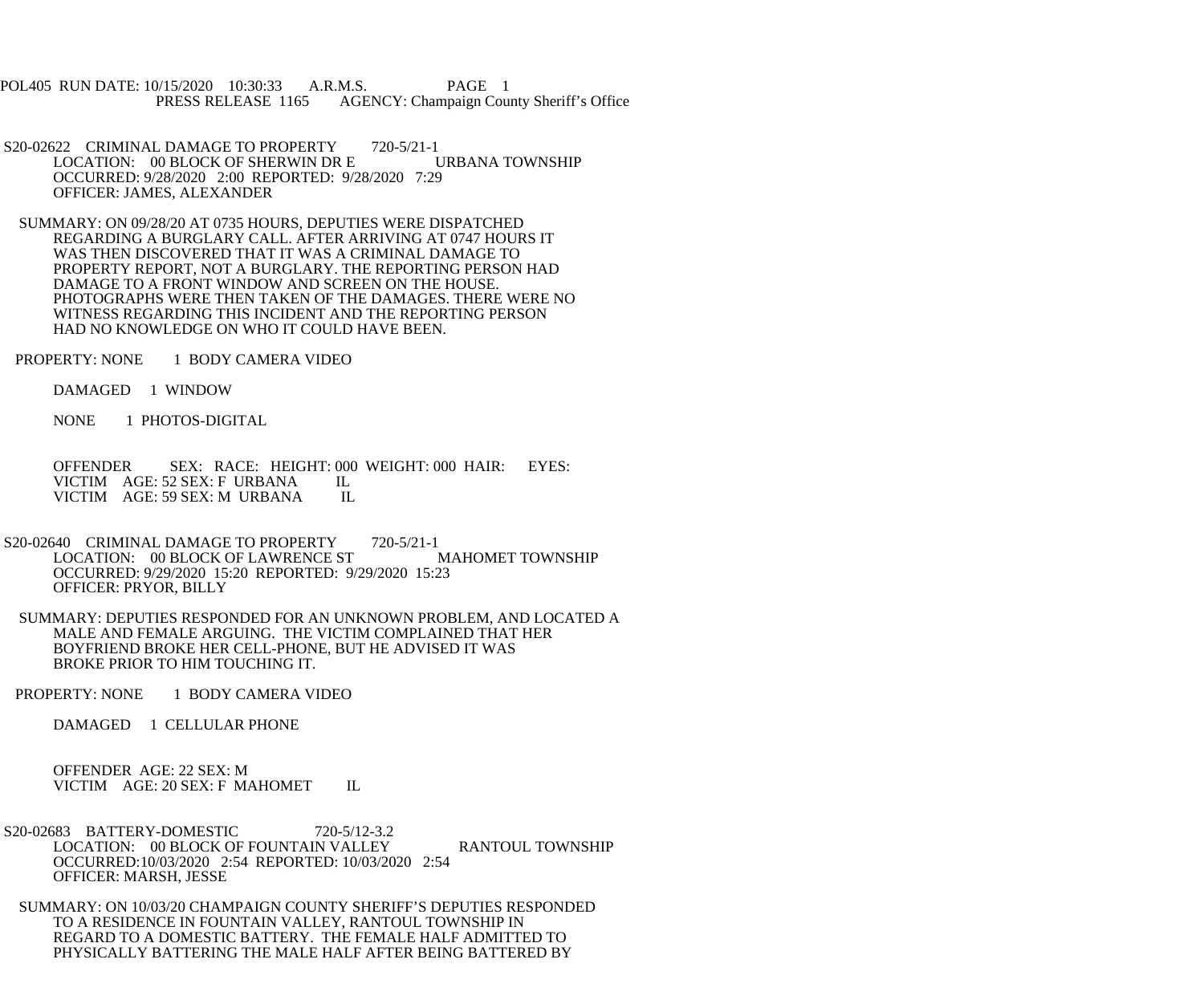POL405 RUN DATE: 10/15/2020 10:30:33 A.R.M.S. PAGE 2<br>PRESS RELEASE 1165 AGENCY: Champaign Cou AGENCY: Champaign County Sheriff's Office THE MALE. THE MALE LEFT THE SCENE PRIOR TO DEPUTIES ARRIVAL AND HE WAS NOT IMMEDIATELY LOCATED.

PROPERTY: NONE BODY CAMERA VIDEO

 OFFENDER AGE: 27 SEX: M OFFENDER AGE: 23 SEX: F VICTIM AGE: 27 SEX: M RANTOUL IL<br>VICTIM AGE: 23 SEX: F RANTOUL IL VICTIM AGE: 23 SEX: F RANTOUL

 S20-02704 WARRANT-IN STATE LOCATION: 00 BLOCK OF CUNNINGHAM AV SOMER TOWNSHIP OCCURRED:10/04/2020 13:31 REPORTED: 10/04/2020 13:31 OFFICER: MAYO, NICHOLAS

 SUMMARY: ON 10-04-20 DEPUTIES WERE DISPATCHED TO A CHECK WELFARE IN URBANA TOWNSHIP REGARDING A JUVENILE SUBJECT. THE CLAIMS MADE BY THE JUVENILE WERE UNFOUNDED. DEPUTIES ISSUED AN NTA TO A MALE SUBJECT ON SCENE.

PROPERTY: NONE 1 BODY CAMERA VIDEO

PEOPLE: VICTIM SOCIETY-WARRANTS/RECOVERED PROPERTY

 ARRESTS: ZIMMERS NATHAN L AGE: 33 SEX: M 3711 N CUNNINGHAM APT #64 URBANA IL WARRANT WARRANT-IN STATE<br>BY: MAYO, NICHOLAS AT: N CUNNINGHAM AVE

 S20-02710 BATTERY-DOMESTIC 720-5/12-3.2 LOCATION: 00 BLOCK OF LOGAN ST MAHOMET TOWNSHIP OCCURRED:10/04/2020 22:00 REPORTED: 10/04/2020 23:16 OFFICER: REIFSTECK, CHASE

 SUMMARY: ON SUNDAY (10/04/20) AT APPROXIMATELY 2318 HRS, CHAMPAIGN COUNTY DEPUTY SHERIFFS WERE DISPATCHED TO A RESIDENCE IN THE MAHOMET TOWNSHIP, FOR A DOMESTIC BATTERY THAT HAD JUST OCCURRED. UPON ARRIVAL, A NARRATIVE WAS OBTAINED FROM ALL OF THE PARTIES INVOLVED. IT WAS DISCOVERED AT THAT TIME, THAT A HUSBAND AND WIFE, WERE BOTH REPORTING THAT THEY HAD BEEN BATTERED BY ONE ANOTHER. NO ONE WITNESSED THE INCIDENT AND NO EVIDENCE EXISTED, OF A BATTERY TO EITHER PARTY. THE HUSBAND AND WIFE WERE SEPARATED FOR THE NIGHT AND ADVISED TO SETTLE THEIR DIFFERENCES THE FOLLOWING DAY.

PROPERTY: NONE BODY CAMERA VIDEO

 OFFENDER AGE: 41 SEX: M OFFENDER AGE: 44 SEX: F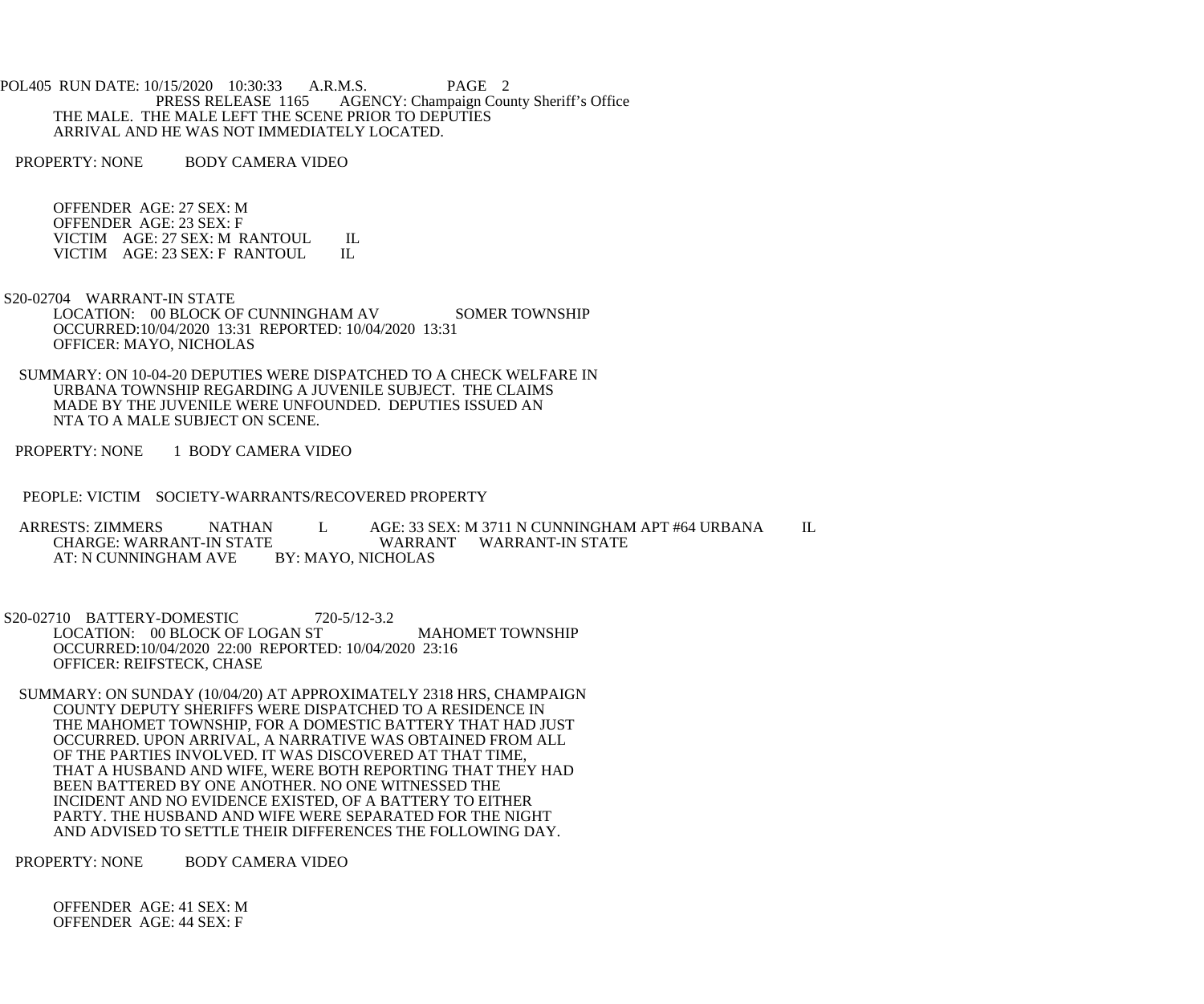POL405 RUN DATE: 10/15/2020 10:30:33 A.R.M.S. PAGE 3<br>PRESS RELEASE 1165 AGENCY: Champaign Cou AGENCY: Champaign County Sheriff's Office VICTIM AGE: 41 SEX: M MAHOMET IL<br>VICTIM AGE: 44 SEX: F MAHOMET IL VICTIM AGE: 44 SEX: F MAHOMET

- S20-02734 AGG FLEE/ATTEMPT ELUDE OFFICER 625-5/11-204.1 TRAFFIC SIGN VIOLATION 625-5/11-1204<br>SPEEDING (PACED) 625-5/11-601B SPEEDING (PACED) IMPROPER LANE USAGE-ONE-WAY ST 625-5/11-708 CANNABIS POSS 10 GM OR LESS -ORD 720-550/4(A) FAILURE TO SIGNAL 625-5/11-804<br>NO REAR REGISTRATION LIGHT 625-5/12-201C NO REAR REGISTRATION LIGHT LOCATION: MATTIS / JOHN OCCURRED:10/07/2020 2:24 REPORTED: 10/07/2020 2:25 OFFICER: NEMECZ, TED
- SUMMARY: ON 10-07-20 CCSO INITIATED A TRAFFIC STOP AT MATTIS AND W. JOHN IN CHAMPAIGN. THE VEHICLE FLED AND THE PURSUIT WAS TERMINATED JUST EAST OF JOHN AND STATE. THE VEHICLE WAS LATER LOCATED AT APPROXIMATELY 4TH AND BRADLEY. IT WAS TOWED AND NARCOTICS WERE RECOVERED FROM THE VEHICLE. NO ARRESTS HAVE BEEN MADE AT THIS TIME.
- PEOPLE: VICTIM SOCIETY<br>OFFENDER SEX: R SEX: RACE: HEIGHT: 000 WEIGHT: 000 HAIR: EYES:
- S20-02746 WARRANT-IN STATE

NO FRONT PLATE 625-5/3-413A LOCATION: 00 BLOCK OF DUNLAP AV S SAVOY OCCURRED:10/08/2020 11:29 REPORTED: 10/08/2020 11:30 OFFICER: GABRA, KEROLOS

- SUMMARY: THE OFFENDER WAS THE DRIVER OF A VEHICLE STOPPED FOR AN IVC VIOLATION. THE OFFENDER WAS DETERMINED TO HAVE AN ACTIVE WARRANT FOR HER ARREST. THE CHAMPAIGN COUNTY JAIL WAS CONTACTED AND ADVISED A NTA NEEDED TO BE ISSUED. THE OFFENDER WAS ISSUED A NTA AND RELEASED.
- PROPERTY: NONE 1 BODY CAMERA VIDEO
- PEOPLE: VICTIM SOCIETY-WARRANTS/RECOVERED PROPERTY OFFENDER AGE: 25 SEX: F
- ARRESTS: DUCKWORTH ASHLEE L AGE: 25 SEX: F 312 S JOHNSON URBANA IL CHARGE: WARRANT-IN STATE WARRANT WARRANT-IN STATE AT: S DUNLAP AVE BY: GABRA, KEROLOS

S20-02756 CRIMINAL DAMAGE TO PROPERTY 720-5/21-1<br>LOCATION: 00 BLOCK OF KENDALL ST MAHOMET TOWNSHIP LOCATION: 00 BLOCK OF KENDALL ST OCCURRED:10/08/2020 19:00 REPORTED: 10/09/2020 13:12 OFFICER: BIALESCHKI, DOUG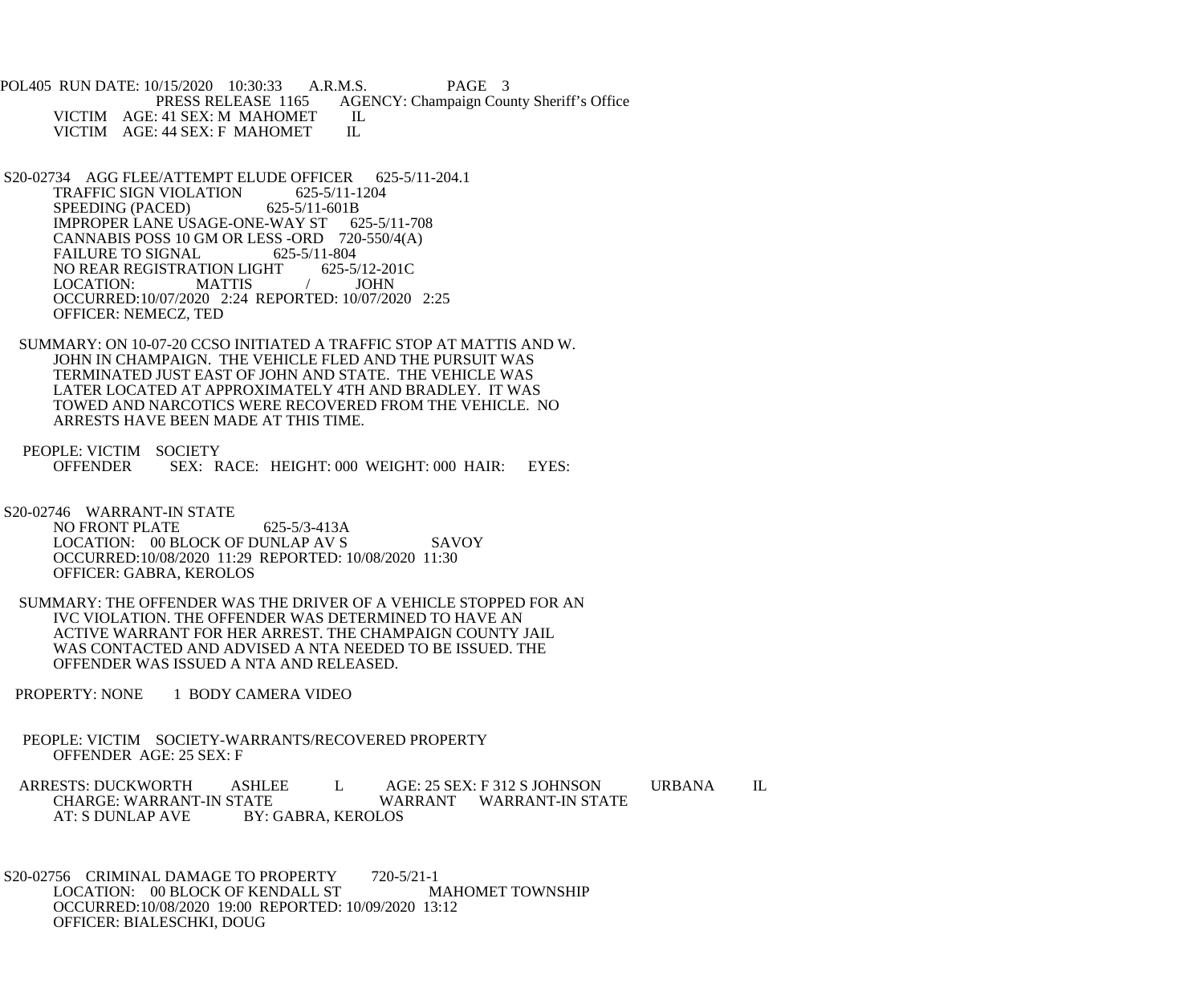## POL405 RUN DATE: 10/15/2020 10:30:33 A.R.M.S. PAGE 4 PRESS RELEASE 1165 AGENCY: Champaign County Sheriff's Office

## SUMMARY: R/P CALLED AFTER FINDING SEVERAL OF HER FAMILY CARS WITH SLASHED TIRES. POSSIBLE SUSPECT INFORMATION.

PROPERTY: NONE 1 BODY CAMERA VIDEO

DAMAGED 3 TIRE

OFFENDER AGE: 20 SEX: M

| VICTIM AGE: 19 SEX: M MAHOMET | - H .   |
|-------------------------------|---------|
| VICTIM AGE: 23 SEX: M MAHOMET | $\Pi$ . |
| VICTIM AGE: 44 SEX: F MAHOMET |         |

- S20-02760 OTHER TROUBLE/INFO RPT LOCATION: 00 BLOCK OF MARKET ST N OGDEN OCCURRED:10/09/2020 17:00 REPORTED: 10/09/2020 17:16 OFFICER: CARLSON,CHRISTOPHER T
- SUMMARY: ON 10/09/2020 AT APPROXIMATELY 1830 HOURS, CHAMPAIGN COUNTY SHERIFF DEPUTIES WERE DISPATCHED TO AN OGDEN ADDRESS TO ADDRESS A CHILD CUSTODY ISSUE. DEPUTIES SPOKE WITH BOTH INVOLVED PARTIES. BOTH PARTIES AGREED TO ADHERE TO THEIR ADJUSTED CHILD VISITATION TERMS.
- PROPERTY: NONE BODY CAMERA VIDEO

 OFFENDER SEX: U RACE: U HEIGHT: 000 WEIGHT: 000 HAIR: EYES: VICTIM SOCIETY

S20-02762 WARRANT-IN STATE

 OPERATE UNINSURED MOTOR VEHICLE 625-5/3-707 ILLEGAL TRANSPORTATION CANNABIS AU 625-5/11-502.15 ABC<br>NO REAR REGISTRATION LIGHT 625-5/12-201C NO REAR REGISTRATION LIGHT LOCATION: 00 BLOCK OF CUNNINGHAM AV/E COUN URBANA OCCURRED:10/09/2020 21:29 REPORTED: 10/09/2020 21:30 OFFICER: CARLSON,CHRISTOPHER T

 SUMMARY: ON 10/09/2020 AT APPROXIMATELY 2130 HOURS, CHAMPAIGN COUNTY SHERIFF DEPUTIES WERE CONDUCTING ROUTINE PATROL IN URBANA. A TRAFFIC STOP WAS INITIATED ON A VEHICLE PURSUANT TO AN ILLINOIS VEHICLE CODE VIOLATION. DEPUTIES LEARNED THE DRIVER HAD TWO OUT OF COUNTY WARRANTS. THE DRIVER WAS PLACED UNDER ARREST AND BOOKED ON THE TWO OUT OF COUNTY WARRANTS.

PROPERTY: NONE BODY CAMERA VIDEO

PEOPLE: VICTIM SOCIETY-WARRANTS/RECOVERED PROPERTY

ARRESTS: CLEMONS DONNA D AGE: 25 SEX: F 410 W CENTER ST BELLFLOWER IL CHARGE: WARRANT-IN STATE WARRANT WARRANT-IN STATE AT: COUNTRY CLUB/CUNNINGHAM BY: CARLSON,CHRISTOPHER T